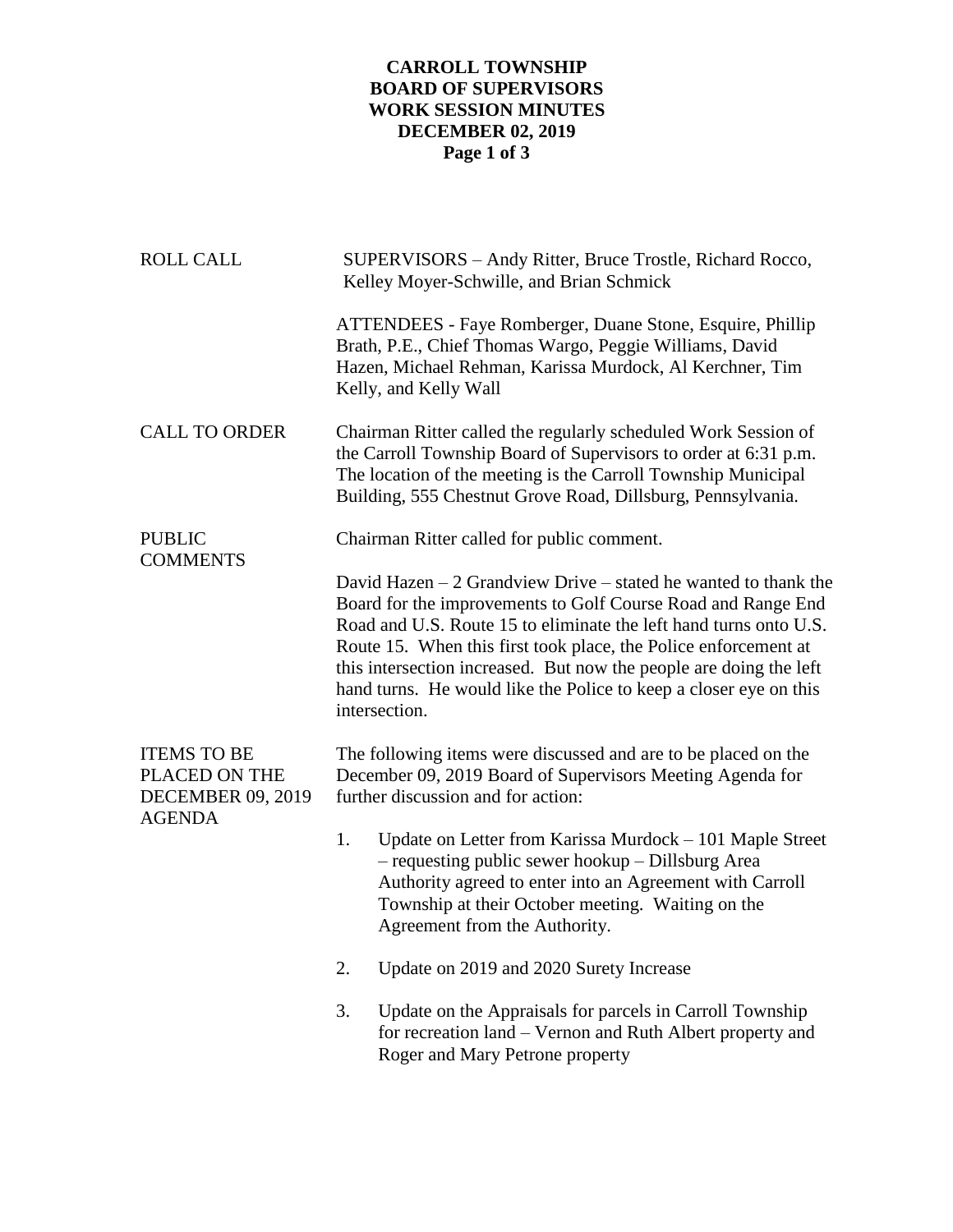## **CARROLL TOWNSHIP BOARD OF SUPERVISORS WORK SESSION MINUTES DECEMBER 02, 2019 Page 2 of 3**

AGENDA

- ITEMS TO BE 4. Update on the Traffic Study for Left Turn Arrows at the PLACED ON THE Intersection of U.S. Route 15 and Mountain DECEMBER 09, 2019 Road/Harrisburg Street
- CONTINUES 5. Proposed 2020 Budget has been advertised and ready for action at the December 09, 2019 Board of Supervisors Meeting.
	- 6. Carroll Township's intent to appoint a certified or competent public accountant for a firm of certified or competent public accountants, either of which shall be registered in the Commonwealth of Pennsylvania, to replace the elected auditors of Carroll Township for the purpose of making an examination of all of the accounts of Carroll Township for the 2019 fiscal year for action at the January 13, 2020 Board of Supervisors meeting
	- 7. Set Meeting Dates, Times, Office hours, and Holidays for 2020
	- 8. Police Department would like to know when they can order the new car that was budgeted for 2020
	- 9. SPCA of York County 2020 Animal Care and Housing Agreement.
	- 10. Klugh 2020 Animal Control Service Contract
	- 11. November 04, 2019 Board of Supervisors Work Session Minutes
	- 12. November 12, 2019 Board of Supervisors Meeting Minutes
	- 13. A Resolution for the relocation of Route 74 concept

AND REMOVED was sold FROM THE AGENDA

- ITEMS DISCUSSED 1. Update on selling the 1977 Huber Maintainer/Grader which
	- 2. License Agreement with the owners of the Dillsburg Shopping Center